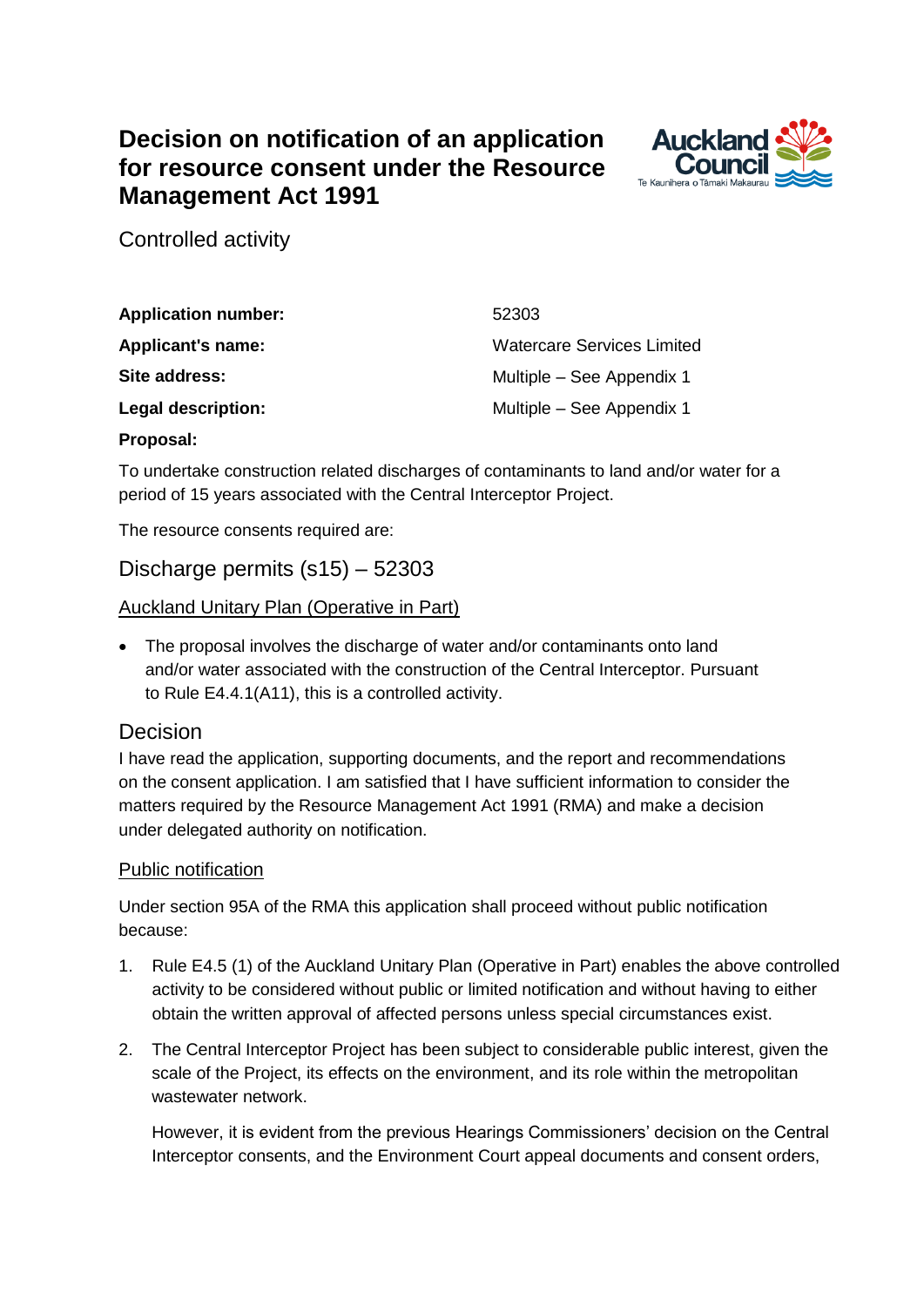that construction related discharges were not specifically raised as a significant matter by submitters. Rather, submitters were concerned with effects of the proposal on the Manukau Harbour, construction traffic, landscape effects, air quality and ground settlement.

The purpose of the current application is essentially administrative, to correct an apparent error in the approved conditions, by default restricting the proposed discharges to a 5 year duration instead of the 15 year duration that was sought by the applicant, and not explicitly rejected in any of the decisions issued.

Accordingly there is no reason to believe that this matter would be of material concern to submitters or the general public. Indeed it is not unreasonable to suppose that the interested public would assume that this consent, as all other related consents, had an equivalent duration.

Furthermore, Council's Contamination Specialist, Mr Burden, has confirmed that the proposed management practice, as agreed by the applicant, will suitably mitigate the effects of the discharges on the environment so that its effects are less than minor.

- 3. No national environmental standard requires public notification and the applicant has not requested it.
- 4. No special circumstances have been identified that warrant public notification, nor that might justify exercising the general discretion available under s95A(1) RMA.

#### Limited notification

Under section 95B of the RMA this application shall proceed without limited notification because the adverse effects on any person are less than minor and:

- 1. Rule E4.5 of the Auckland Unitary Plan (Operative in Part) enables the above controlled activity to be considered without public notification and without having to either obtain the written approval of affected persons or undertake limited notification if special circumstances do not exist.
- 2. The applicant has on-going consultation with iwi groups as part of its Kaitiaki Forum.
- 3. There are no protected customary rights groups or marine title groups in the region affected by this proposal.

Accordingly, this application shall proceed on a **NON-NOTIFIED** basis.

**David Hill Duty Commissioner**

22 April 2017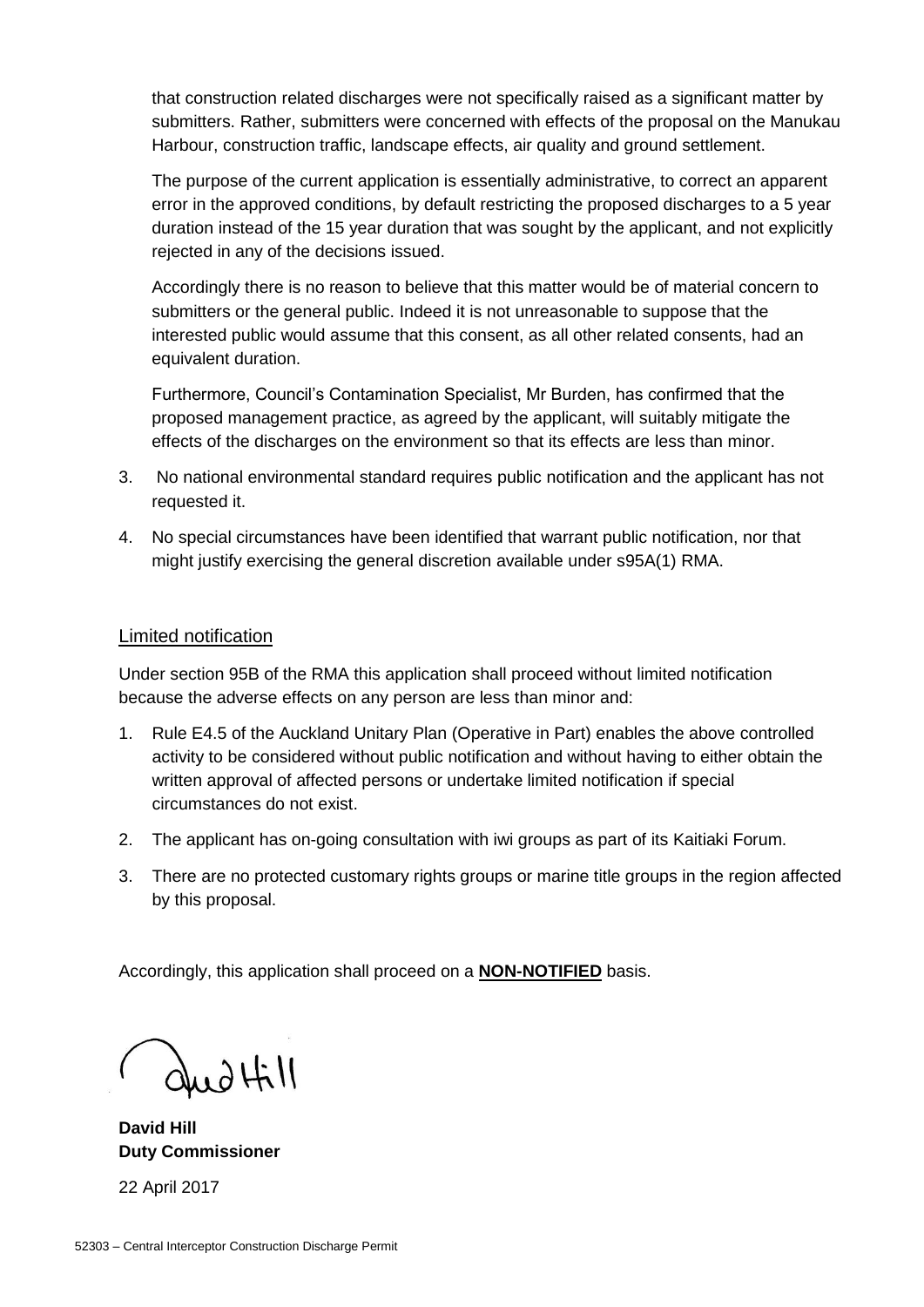## **Decision on application for resource consent under the Resource Management Act 1991**



Controlled activity

| 52303                             |
|-----------------------------------|
| <b>Watercare Services Limited</b> |
| Multiple – See Appendix 1         |
| Multiple – See Appendix 1         |
|                                   |

### **Proposal:**

To undertake construction related discharges of contaminants to land and/or water for a period of 15 years associated with the Central Interceptor Project.

### **The resource consents are:**

### Discharge permits (s15) – 52303

### Auckland Unitary Plan (Operative in Part)

• The proposal involves the discharge of water and/or contaminants onto land and/or water association with the construction of the Central Interceptor. Pursuant to Rule E4.4.1(A11), this is a controlled activity.

### Decision

I have read the application, supporting documents, and the report and recommendations on the consent application. I am satisfied that I have adequate information to consider the matters required by the Resource Management Act 1991 (RMA) and make a decision under delegated authority on the application.

Acting under delegated authority, under sections 104, 104A, 105 and 107 the application is **GRANTED**.

### **1. Reasons**

The reasons for this decision are:

- As the application is for controlled activity resource consents, under s104A the Council must grant resource consent unless the information provided is insufficient for the activity status classification purpose.
- The proposal involves the discharge of contaminants associated with the construction of the Central Interceptor project. This project is a region-shaping infrastructure project that has previously been subject to a notified consent and notice of requirement process. The current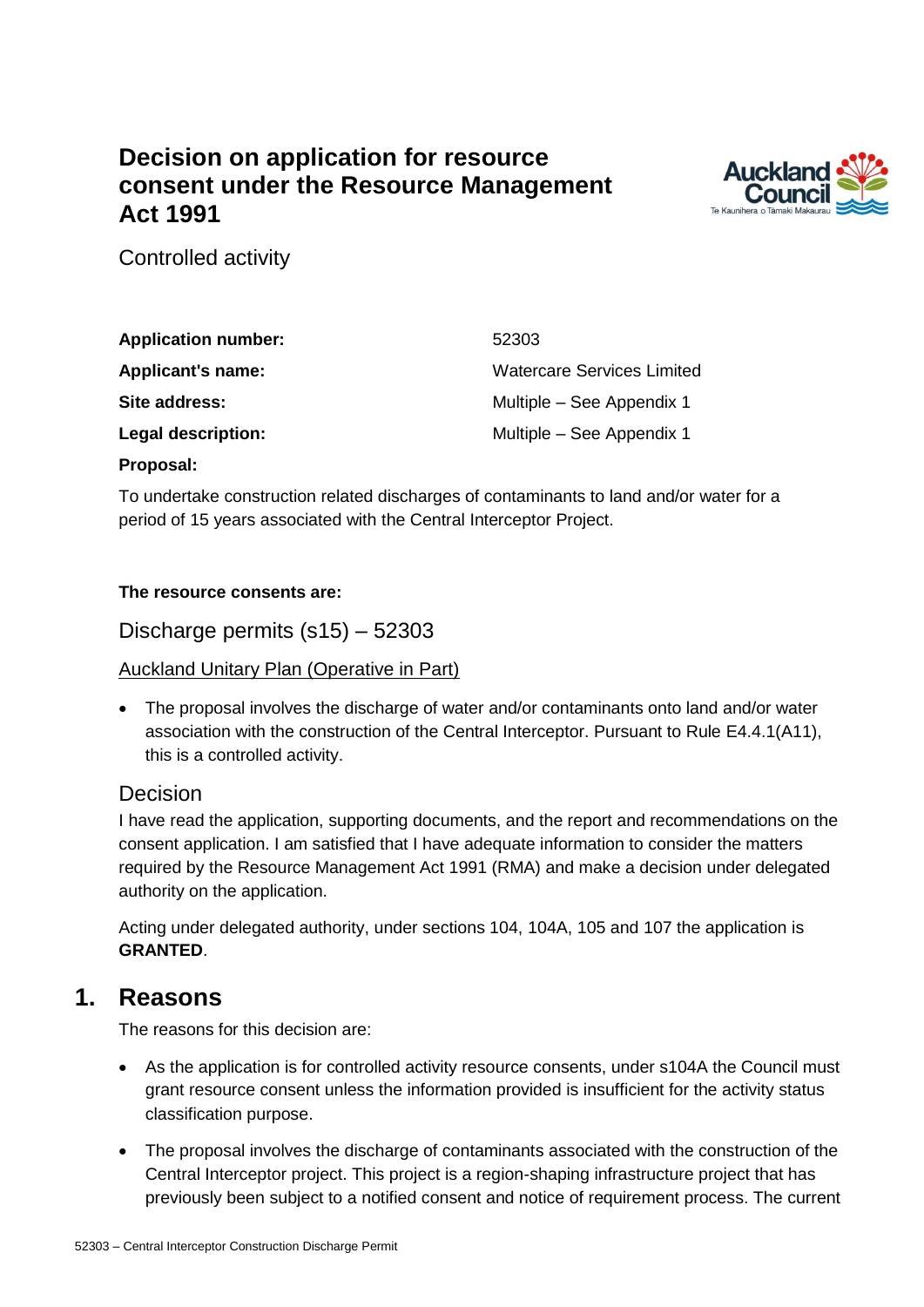application seeks to rectify an apparent error in the previous consenting process, which restricted the proposed discharges to a default 5 year duration.

- The proposal will have less than minor effects. This is due to the dispersed nature of the discharges, the duration of the activity, and the contamination management methodologies proposed by the applicant. The scale of effects and appropriateness of the methodology has been confirmed by the Council's contamination specialist.
- The proposal is consistent with the relevant provisions of the Plan over which control is exercised. The discharges are required to enable a vital infrastructure project and their effects will be suitably managed by the imposition of the applicant's proposed controls through conditions. In addition, the proposal does not offend the NPSFM and NZCPS given the proposal's overall benefits to water quality.

### **2. Conditions**

Under section 108 of the RMA, consent is granted subject to the following conditions:

# **General conditions**

- 1. The activity shall be carried out in general accordance with the plans and all information submitted with the application, detailed below, and all referenced by the Council as consent number P52303:
	- Application Form, and Assessment of Effects prepared by Aecom Limited, dated 20 December 2016; Section 92 prepared by Watercare Services Limited, dated 9 March 2017;
- 2. Under section 125 of the RMA, this consent lapses fifteen years after the date it is granted unless:
	- a. The consent is given effect to; or
	- b. The council extends the period after which the consent lapses.
- 3. The consent holder shall pay the council an initial consent compliance monitoring charge of \$300 (inclusive of GST), plus any further monitoring charge or charges to recover the actual and reasonable costs incurred to ensure compliance with the conditions attached to this consent/s.

### **Advice note:**

*The initial monitoring deposit is to cover the cost of inspecting the site, carrying out tests, reviewing conditions, updating files, etc., all being work to ensure compliance with the resource consent. In order to recover actual and reasonable costs, monitoring of conditions, in excess of those covered by the deposit, shall be charged at the relevant hourly rate applicable at the time. The consent holder will be advised of the further monitoring charge. Only after all conditions of the resource consent have been met, will the council issue a letter confirming compliance on request of the consent holder.*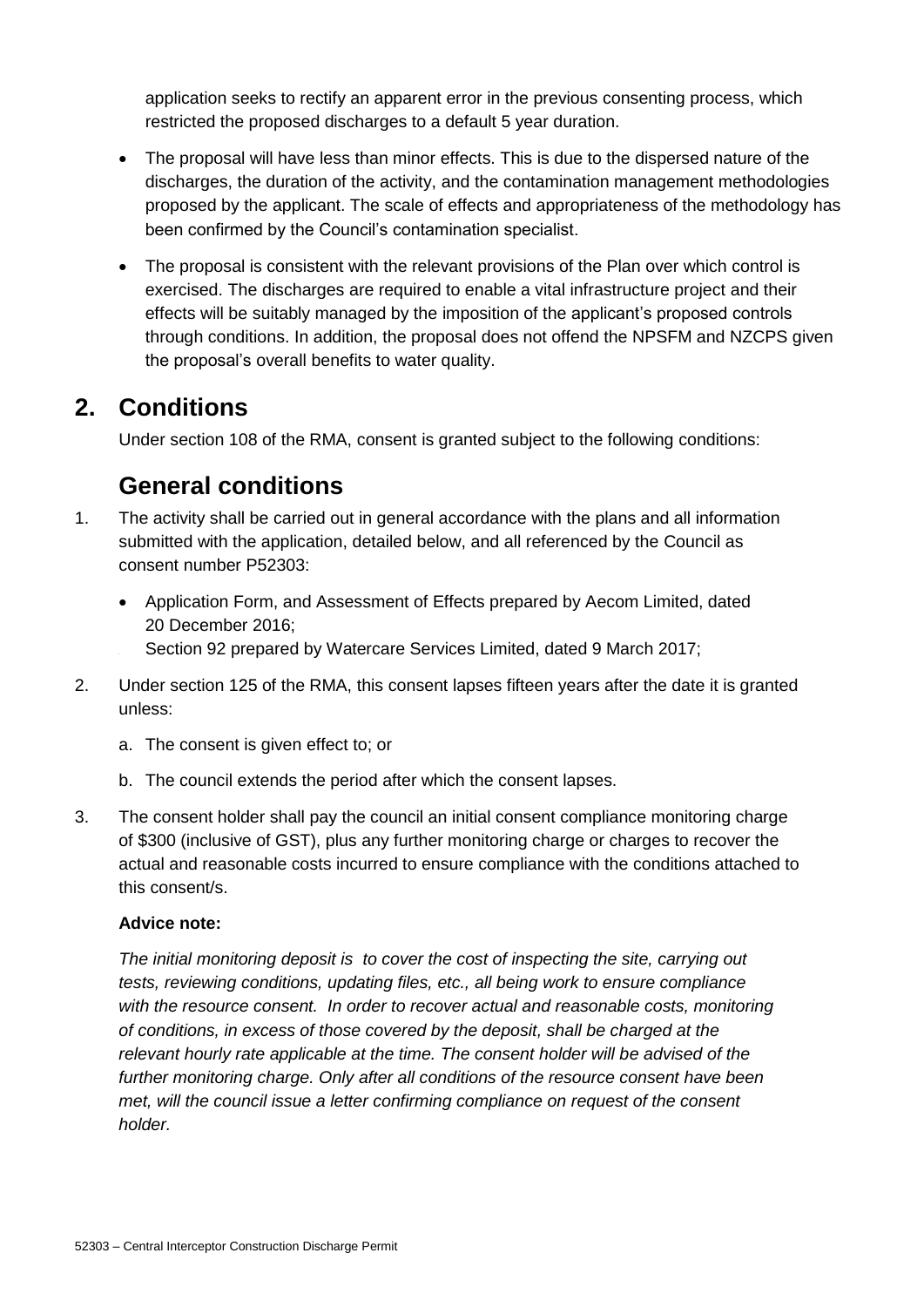### **Specific conditions – discharge permit**

4. The discharge of contaminants to land and water from the proposed earthworks shall be carried out in accordance with the plans and all information submitted with the application referenced by Auckland Council as 52303. The Site Management Plan (SMP) shall be updated and finalised for each construction package prior to the start of earthworks to the approval of the Team Leader Southern Monitoring, Compliance, Auckland Council and shall include the results of further intrusive investigations as described in the SMP.

### *Advice note:*

*The Council acknowledges that the SMP is intended to provide flexibility of the management of the works and contaminated site discharge. Accordingly, the plan may need to be updated. Any updates should be limited to the scope of this consent and consistent with the conditions of this consent. If you would like to confirm that any proposed updates are within scope, please contact Team Leader Southern Monitoring, Compliance, Auckland Council on (09) 301 0101.*

5. The Team Leader Southern Monitoring, Compliance, Auckland Council shall be notified at least two (2) days prior to the commencement of land disturbing works on any subject site at [monitoring@aucklandcouncil.govt.nz](mailto:monitoring@aucklandcouncil.govt.nz) or 09 301 0101.

### *Advice Note:*

*Please contact the Team Leader Southern Monitoring, Compliance, Auckland Council at monitoring@aucklandcouncil.govt.nz, or 09 301 0101 to advise of the start of works. The following details should also be provided:* 

- *name and telephone number of the project manager and the site owner;*
- *site address to which the consents relate;*
- *activity to which the consents relate; and*
- *expected duration of the works.*
- 6. All excavation in the work areas shall be managed to minimise any discharge of debris, soil, silt, sediment or sediment-laden water from beyond the subject site to either land, stormwater drainage systems, watercourses or receiving waters.

Erosion and sediment control shall be installed in accordance with the Auckland Council's Technical Document 90 or any subsequent document. The excavation areas shall be dampened during the day to suppress the generation of dust during the works. Filter cloths or cover mats shall be installed over the stormwater cesspits in the vicinity of the excavation areas. Stabilised exits shall be established to avoid the potential for sediment to leave the site on vehicle tyres and enter the existing stormwater system.

### *Advice Note:*

*Discharge from the site includes the following:*

- *infiltration of stormwater into the contaminated soils within the excavation area.*
- *disposal of water (e.g. perched groundwater or collected surface water) from excavations.*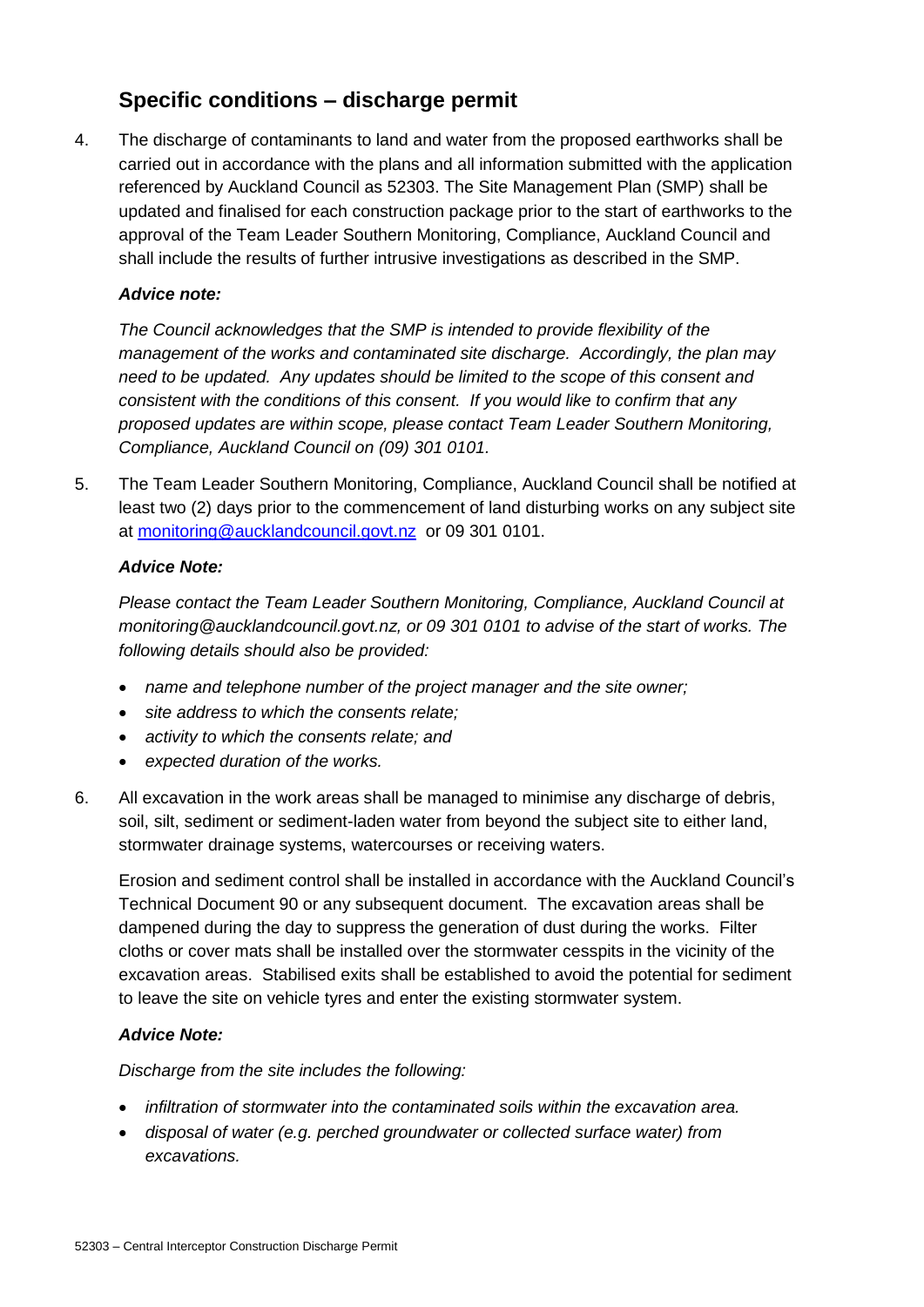- 7. The soils and/or fill material identified for off-site disposal shall primarily be loaded directly into trucks and shall be covered during transportation off site. If required, temporary stockpiles shall be located within an area protected by erosion and sediment controls, and be covered with tarpaulins anchored at the edges outside working hours and during periods of heavy rain. The removed material from the land disturbance area shall be deposited at a disposal site that holds consent to accept the relevant level of contamination.
- 8. Where it can be demonstrated that the soil has been fully characterised in accordance with the technical publication "A Guide to the Management of Cleanfills", prepared by the Ministry for the Environment and dated 2002, and meets the definition of 'cleanfill', the removal to a consented disposal site is not required. In such circumstances, the Team Leader Southern Monitoring, Compliance, Auckland Council shall be advised prior its removal from the subject site.
- 9. Any perched groundwater, or surface water encountered within the excavation area requiring removal shall be considered potentially contaminated, and shall either:
	- a. be disposed of by a licenced liquid waste contractor; or
	- b. be pumped to sewer, provided the relevant permits are obtained; or
	- c. discharged to the stormwater system or surface waters provided testing demonstrates compliance with the Australian and New Zealand Environment Conservation Council (ANZECC) Guidelines for Fresh and Marine Water Quality (2000) for the protection of 80 percent of freshwater species, except for benzene where 95 percent of species shall apply.
- 10. All sampling and testing of contamination on the site shall be overseen by a suitably qualified and experienced contaminated land practitioner. All sampling shall be undertaken in accordance with Contaminated Land Management Guidelines, No.5 - Site Investigation and Analysis of Soils, Ministry for the Environment, revised 2011.

#### *Advice Note:*

*All testing and analysis should be undertaken in a laboratory with suitable experience and ability to carry out the analysis. For more details on how to confirm the suitability of the laboratory please refer to Part 4: Laboratory Analysis, of Contaminated Land Management Guidelines No.5.*

- 11. All imported fill shall:
	- a. Comply with the definition of 'cleanfill', as per "A Guide to the Management of Cleanfills", Ministry for the Environment (2002); and
	- b. be solid material of an inert nature; and
	- c. not contain hazardous substances or contaminants above natural background levels of the receiving site.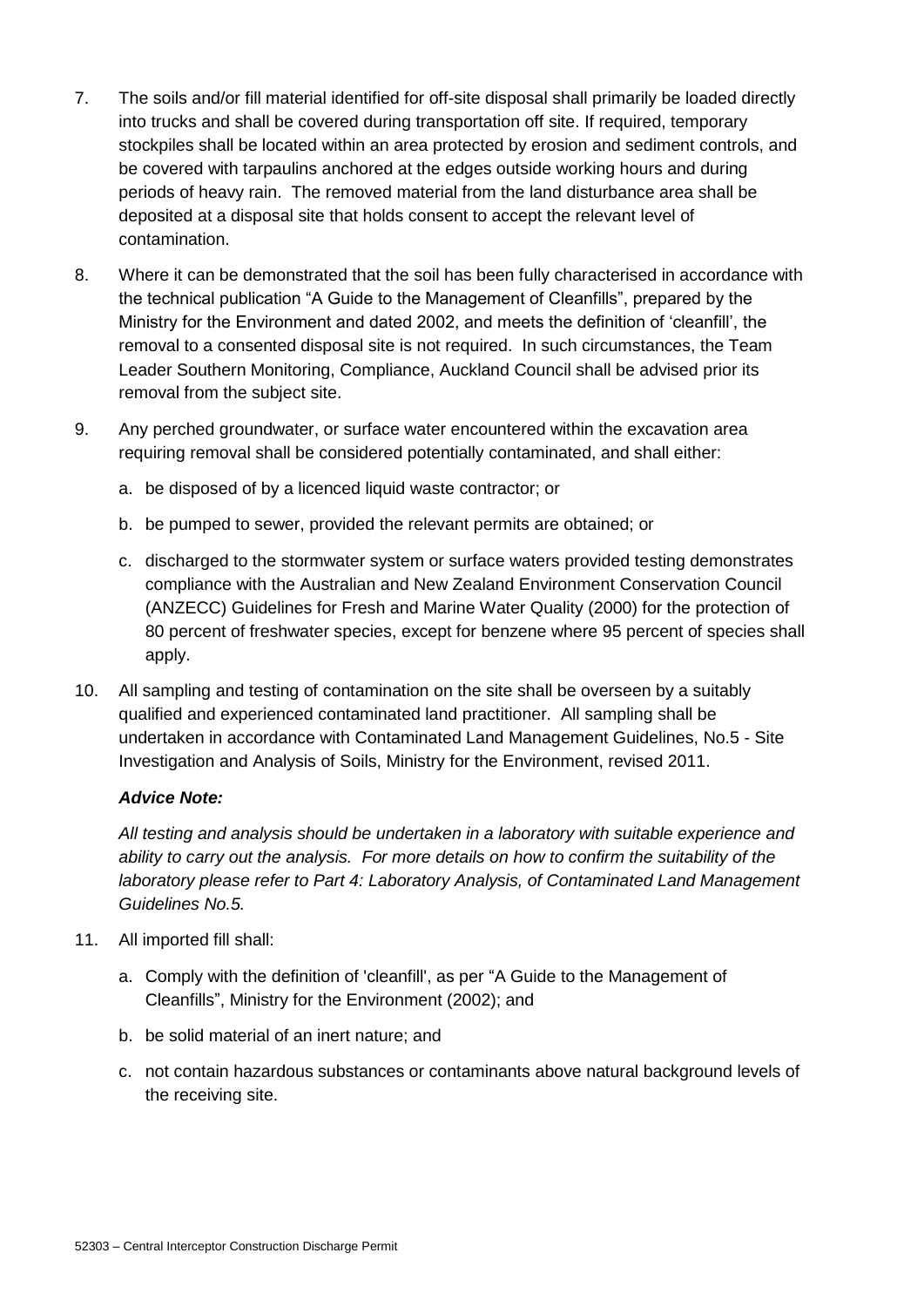#### *Advice note:*

*Background levels for the Auckland Region can be found in the Auckland Council technical publication TP153, Background concentrations of inorganic elements in soils from the Auckland Region (2001).* 

12. Where contaminants are identified that have not been anticipated by the application, works in the area containing the unexpected contamination shall cease and be notified to the Team Leader Southern Monitoring, Compliance, Auckland Council. Relevant contingency procedures, outlined in the SMP referenced in Condition 4 shall be implemented. Works shall not recommence until confirmation has been received from the Team Leader Southern Monitoring, Compliance, Auckland Council that disturbance of the unexpected contamination is within the scope of this consent. Any unexpected contamination and contingency measures shall be overseen by a suitably qualified contaminated land professional and documented in the Site Validation Report.

### *Advice Note:*

*In accordance with Condition 12 any unexpected contamination may include contaminated soil, perched water, groundwater, or underground tanks. The consent holder is advised that where unexpected contamination is significantly different in extent and concentration from that anticipated in the original site investigations, handling the contamination may be outside the scope of this consent. Advice should be sought from the Team Leader Southern Monitoring, Compliance, Auckland Council prior to carrying out any further work in the area of the unexpected contamination to ensure this is within scope of this consent.*

13. Pursuant to Section 123 of the RMA, this consent shall expire fifteen (15) years from the date of granting, unless it has been surrendered or been cancelled at an earlier date pursuant to the Resource Management Act 1991.

### **3. Advice notes**

- *1. Any reference to number of days within this decision refers to working days as defined in s2 of the RMA.*
- *2. For the purpose of compliance with the conditions of consent, "the Council" refers to the council's monitoring inspector unless otherwise specified.*
- *3. For more information on the resource consent process with Auckland Council see the council's website www.aucklandcouncil.govt.nz. General information on resource consents, including making an application to vary or cancel consent conditions can be found on the Ministry for the Environment's website: [www.mfe.govt.nz.](http://www.mfe.govt.nz/)*
- *4. If you disagree with any of the above conditions, and/or disagree with the additional charges relating to the processing of the application, you have a right of objection pursuant to sections 357A and/or 357B of the Resource Management Act 1991. Any objection must be made in writing to the council within 15 working days of notification of the decision and/or additional charges.*
- *5. The consent holder is responsible for obtaining all other necessary consents, permits, and licences, including those under the Building Act 2004, and the Heritage New Zealand Pouhere Taonga Act 2014. This consent does not remove the need to comply with all*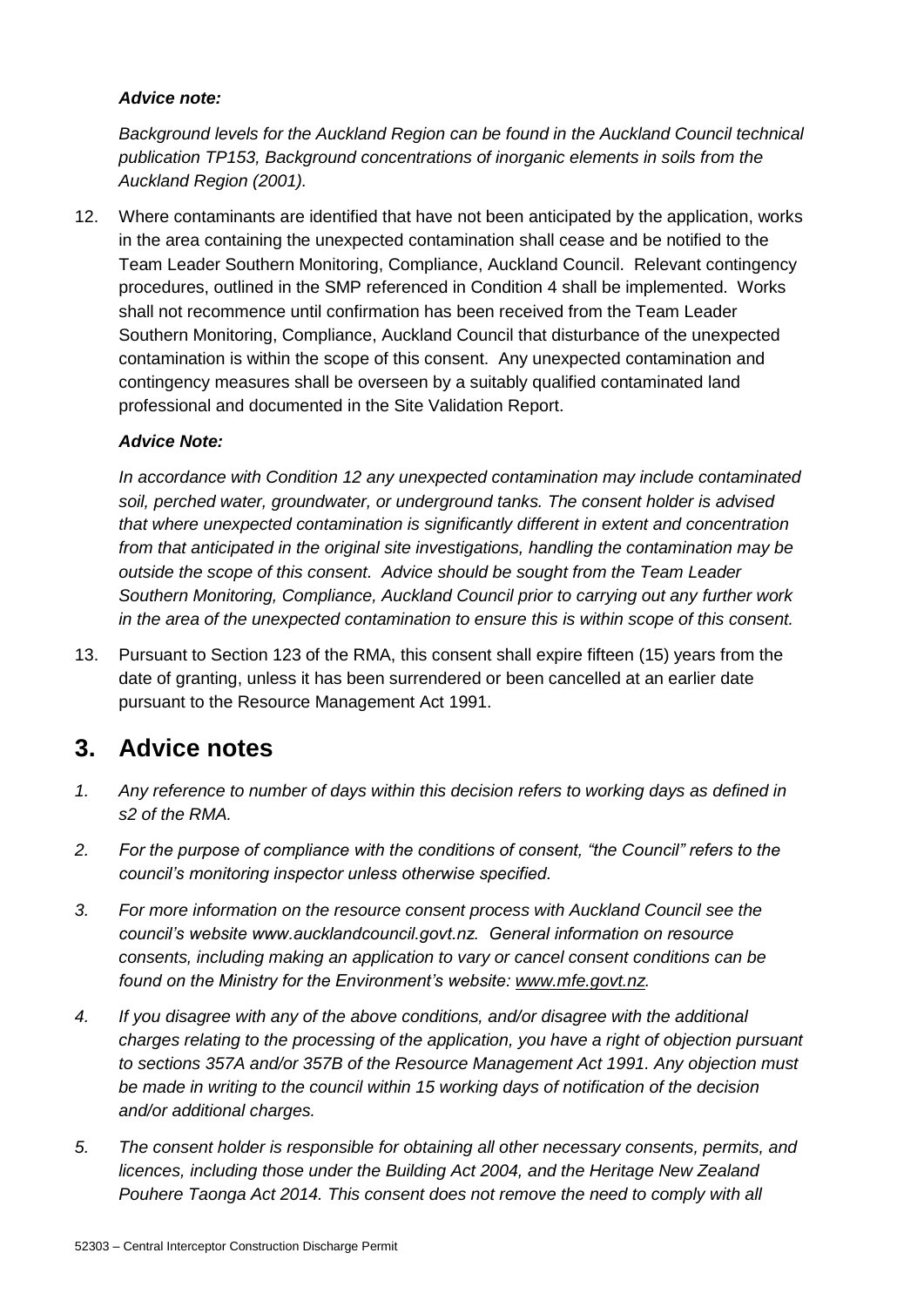*other applicable Acts (including the Property Law Act 2007), regulations, relevant Bylaws, and rules of law. This consent does not constitute building consent approval. Please check whether a building consent is required under the Building Act 2004.*

dud Hill

**David Hill Duty Commissioner**

22 April 2017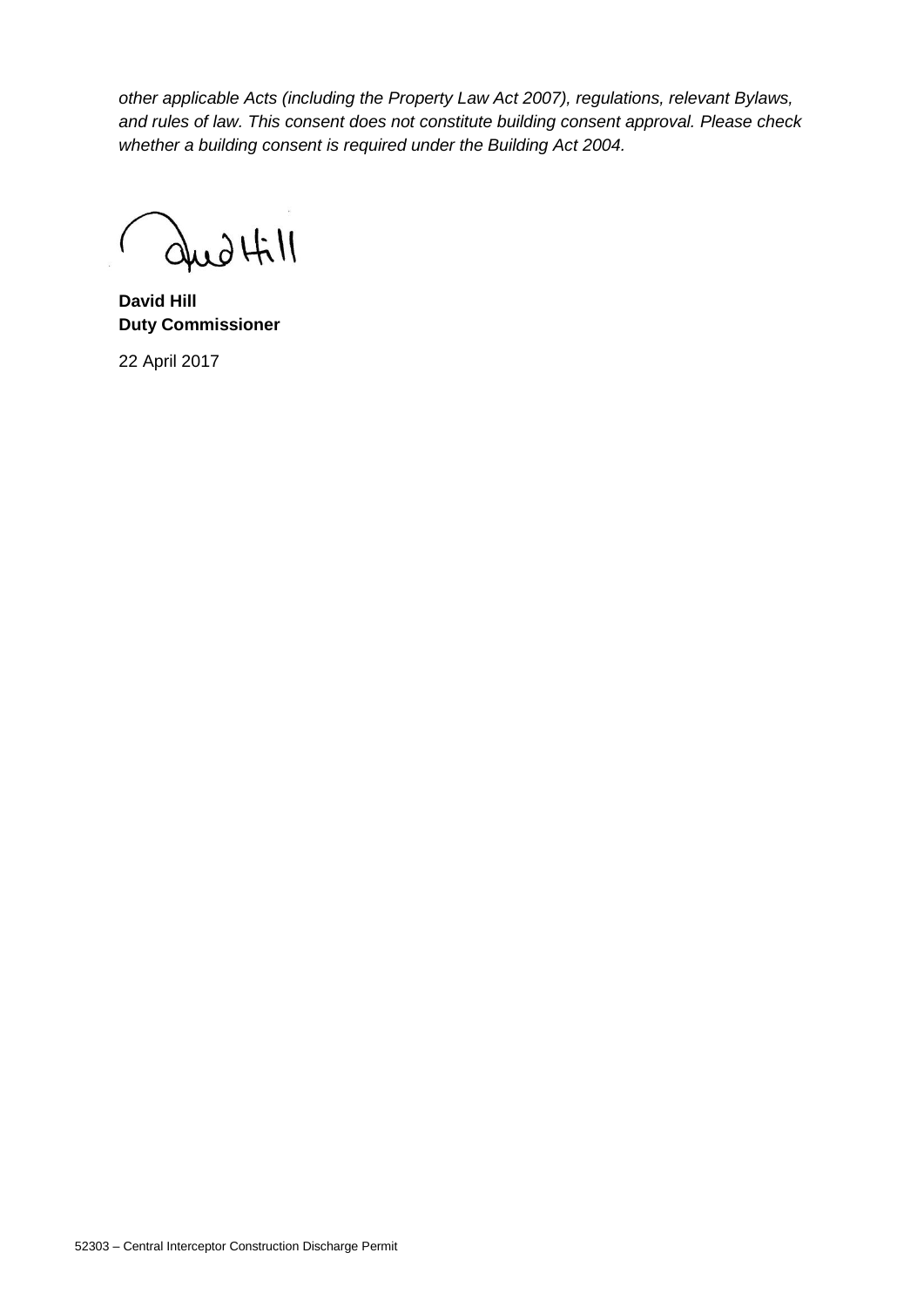# **Appendix 1 – Work Sites**

| <b>CI Site Name</b>                          | <b>Drawing Ref.</b>          | <b>Address</b>                                      | <b>Summary of Works</b>                       |
|----------------------------------------------|------------------------------|-----------------------------------------------------|-----------------------------------------------|
| (1) Western Springs                          | AEE MAIN 1.2<br>AEE MAIN 1.4 | 770 Great North Road,<br><b>Western Springs</b>     | Shaft and connection works                    |
| (1) Western Springs                          | AEE MAIN 1.2<br>AEE MAIN 1.4 | 770 Great North Road,<br><b>Western Springs</b>     | Shaft and connection works                    |
| (1) Western Springs                          | AEE MAIN 1.1<br>AEE MAIN 1.3 | 731 Great North Road,<br><b>Western Springs</b>     | Shaft and connection works                    |
| (1) Western Springs<br>(CSO Collector)       | AEE MAIN 1.2<br>AEE MAIN 1.4 | 770 Great North Road,<br><b>Western Springs</b>     | Shaft and connection works (CSO<br>Collector) |
| (2) Mt Albert War<br><b>Memorial Reserve</b> | AEE MAIN 2.1<br>AEE MAIN 2.2 | 751-761 New North Road, St<br>Lukes                 | Shaft and connection works                    |
| (3) Lyon Ave                                 | AEE MAIN 3.1<br>AEE MAIN 3.2 | Morning Star Place, St Lukes                        | Access road and connection<br>works           |
| (3) Lyon Ave                                 | AEE MAIN 3.1<br>AEE MAIN 3.2 | Morning Star Place, St Lukes                        | Access road and connection<br>works           |
| (3) Lyon Ave                                 | AEE MAIN 3.1<br>AEE MAIN 3.2 | 30 - 36 Alberton Avenue<br>(Roy Clements Treeway)   | Shaft and connection works                    |
| (4) Haverstock Road                          | AEE MAIN 4.1<br>AEE MAIN 4.2 | 118 - 120 Mount Albert Road,<br><b>Mount Albert</b> | Shaft and connection works                    |
| (4) Haverstock Road                          | AEE MAIN 4.1<br>AEE MAIN 4.2 | 96 and 98 - 102 Haverstock<br>Road, Sandringham     | Site access and connection works              |
| (4) Haverstock Road                          | AEE MAIN 4.1<br>AEE MAIN 4.2 | Camden Road                                         | Shaft and connection works                    |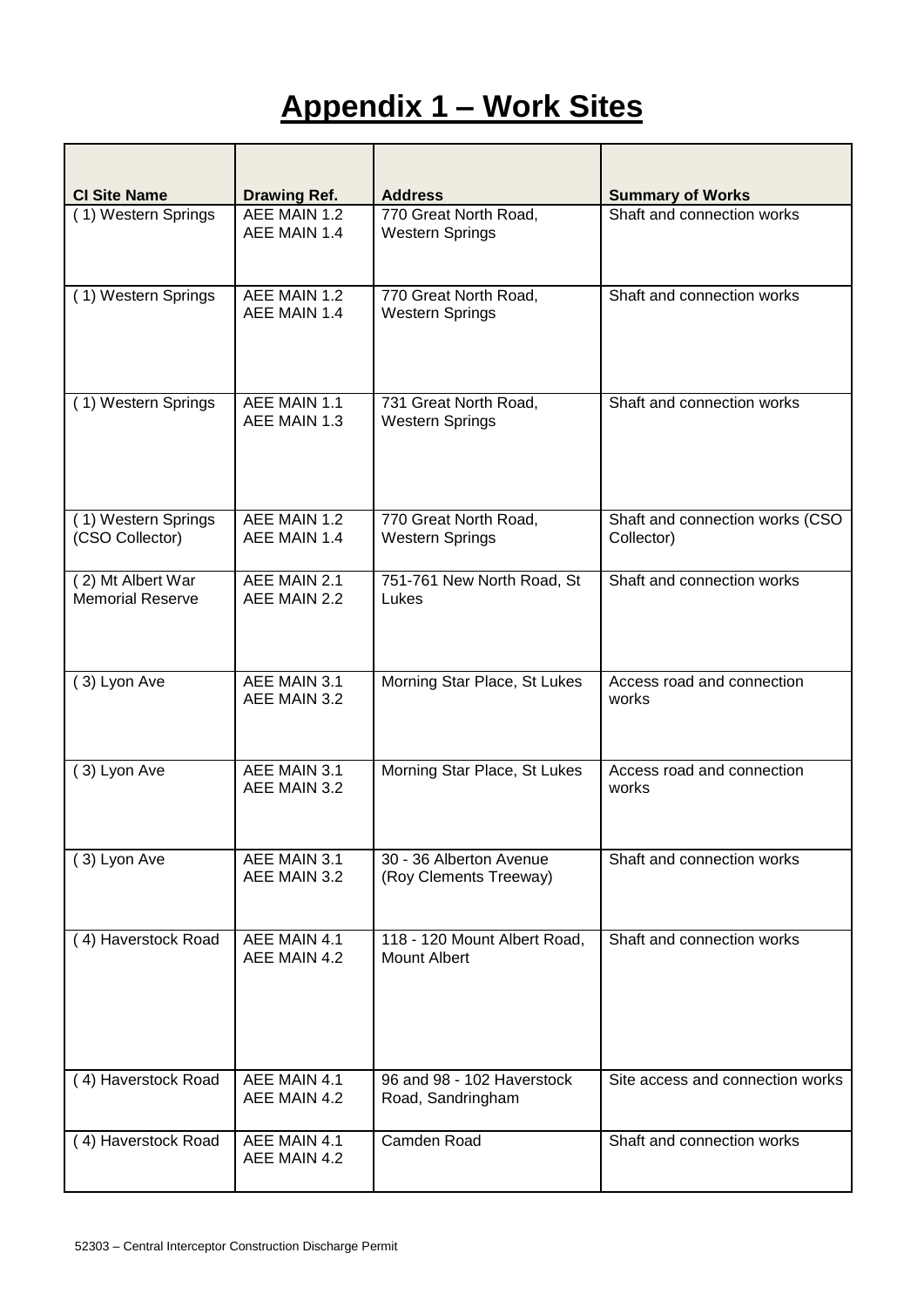| (5) Walmsley Park             | AEE MAIN 5.1<br>AEE MAIN 5.2          | 26a Beagle Avenue,<br>Sandringham                      | Shaft and site access                                 |
|-------------------------------|---------------------------------------|--------------------------------------------------------|-------------------------------------------------------|
| (6) May Road                  | AEE MAIN 6.1<br>AEE MAIN 6.2          | 105 May Road, Mount Roskill                            | Shaft and connection works; main<br>construction site |
| (7) Keith Hay Park            | AEE MAIN 7.1<br>AEE MAIN 7.2          | 22 Gregory Place,<br>Hillsborough                      | Shaft and site access                                 |
| (7) Keith Hay Park            | AEE MAIN 7.1<br>AEE MAIN 7.2          | 60 Frost Road, Mt Roskill                              | Connection works                                      |
| (7) Keith Hay Park            | AEE MAIN 7.1<br>AEE MAIN 7.2          | 53 Arundel Street, Mt Roskill                          | Shaft and connection works                            |
| (7) Keith Hay Park            | AEE MAIN 7.1<br>AEE MAIN 7.2          | 20 Gregory Place, 49, 49A, 51<br>and 53 Arundel Street | Shaft and site access                                 |
| (7) Keith Hay Park            | <b>AEE MAIN</b><br>7.1AEE MAIN<br>7.2 | 60 Frost Road, Mt Roskill                              | Connection works                                      |
| (7) Keith Hay Park            | AEE MAIN 7.1<br>AEE MAIN 7.2          | 60 Frost Road, Mt Roskill                              | Connection works                                      |
| $(8)$ PS23                    | <b>AEE MAIN</b><br>8.1AEE MAIN<br>8.2 | 39 Frederick Street,<br>Hillsborough                   | Shaft and connection works;<br>reclamation            |
| (9) Kiwi Esplanade            | AEE MAIN 9.1<br>AEE MAIN 9.2          | 86R Kiwi Esplanade, Mangere<br><b>Bridge</b>           | Shaft and connection works                            |
| (11) Motions Road             | AEE MAIN 11.1<br>AEE MAIN 11.2        | 134-136 Motions Road,<br><b>Western Springs</b>        | Shaft and connection works                            |
| (12) Western Springs<br>Depot | AEE MAIN 12.1<br>AEE MAIN 12.2        | 859 Great North Road                                   | Shaft and connection works; main<br>construction site |
| (13) Rawalpindi               | AEE MAIN 13.1<br>AEE MAIN 13.2        | 9A Rawalpindi Street, Mt<br>Albert                     | Shaft and connection works                            |